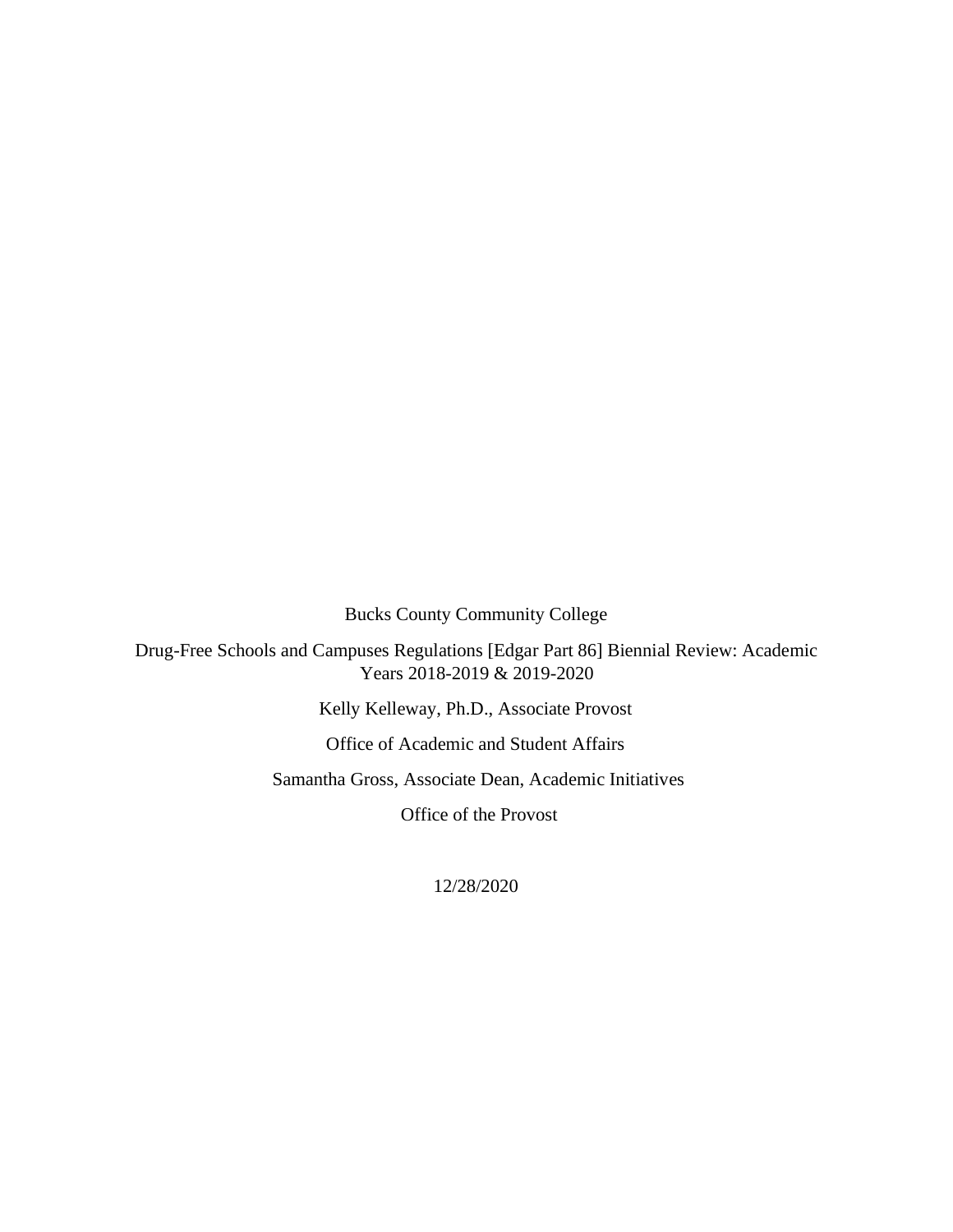## **Introduction**

The Drug-Free Schools and Communities Act of 1989 and its implementing regulations (known as Part 86) require that a college or university that receives federal funding adopt and implement a drug and alcohol abuse prevention program (typically shorted to DAAPP). The DAAPP works to prevent unlawful possession, use, and distribution of drugs and alcohol by all students and employees on college premises and as part of any of its activities.

Bucks County Community College conducts a Biennial Review of its drug and alcohol prevention program to ensure that it complies with federal law and is an effective means to protect the college community.

### **Process**

This Biennial Review covers the 2018-2019 and 2019-2020 academic years. During the fall semester of 2020, data were collected and the review report was drafted with input from many offices and individuals from across the institution, such as the Office of the Associate Provost, Human Resources, the Office of Student Life, Security and Safety, and Student Services.

Physical copies of Biennial Review reports are kept at Security and Safety (Cottage IV) and in Student Services (Rollins 001). Additionally, the most recent Biennial Review is posted on the Bucks County Community College website [\(www.bucks.edu\).](http://www.bucks.edu/) To request a copy of the Biennial Review report, please contact associateprovost@bucks.edu. Biennial Review reports are kept indefinitely as electronic files in the Office of the Associate Provost.

### **Annual Policy Notification Process**

Email is the primary method used to distribute the DAAPP policy to all students.

All enrolled students are emailed by the Director of Student life at the beginning of each semester (fall and spring). A copy of the email can be found in the appendix to this document. Students who enter after the start of the fall or spring semester will receive an email in the next semester following, as the notification is sent to students twice a year via email. The policy is also available to students on the college website: <http://www.bucks.edu/policy/consumer-info/> and linked under Student Life information: [http://www.bucks.edu/studentlife/student/info/.](http://www.bucks.edu/studentlife/student/info/)  Additionally, students can request a printed copy from the Student Services Office.

Email is the primary method used to distribute the DAAPP policy to all employees.

All employees were emailed the policy by the Associate Provost during the fall semester and will be emailed again at the beginning of the spring semester. Any employee who is hired after the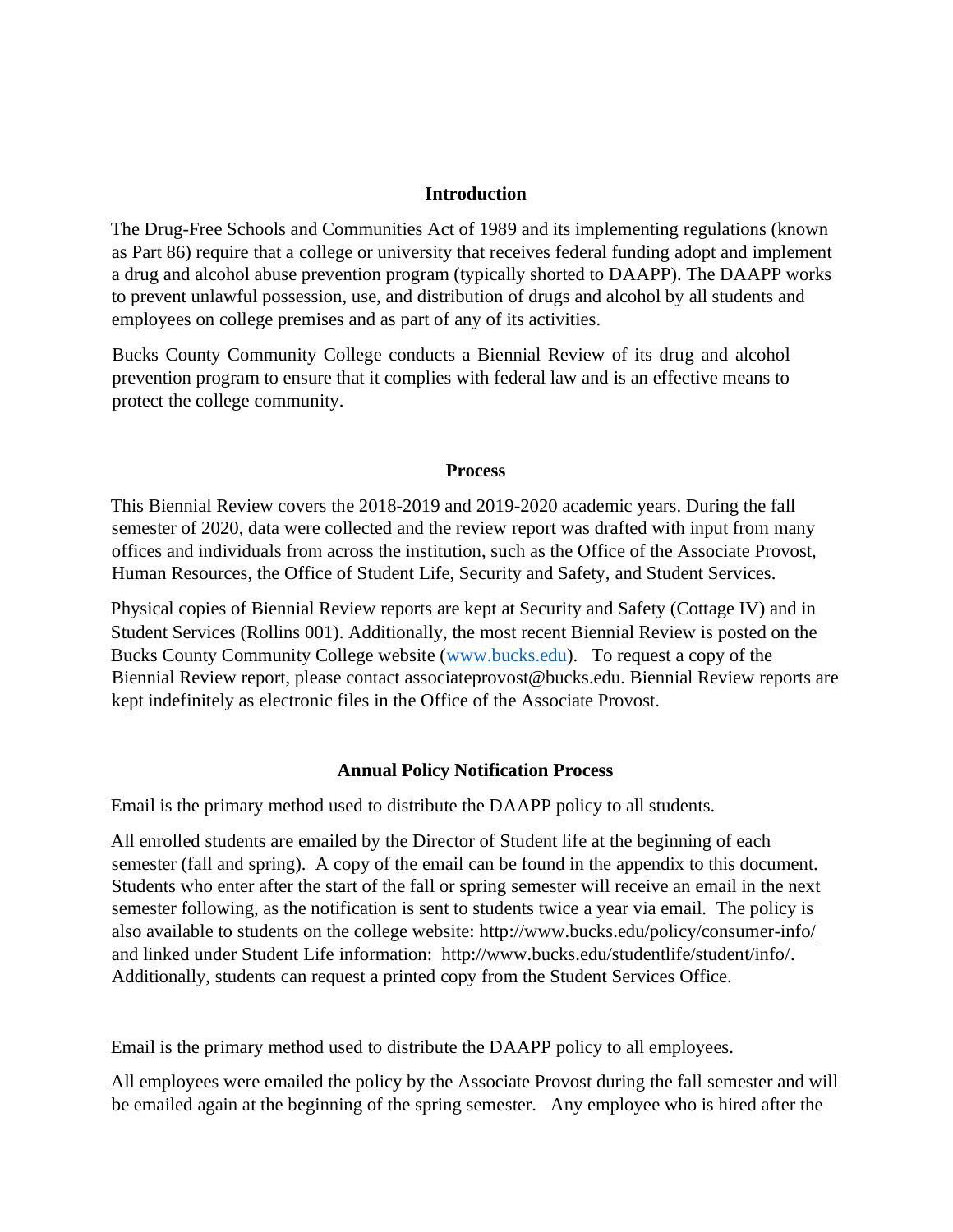beginning of the fall or spring semester will receive notification via email at the beginning of the following semester. The policy is also available to employees on the college website: [http://www.bucks.edu/policy/consumer-info/.](http://www.bucks.edu/policy/consumer-info/) Additionally, employees can request a printed copy from the Human Resources Office or Student Services Office.

Newly hired benefit-eligible employees are required to attend a new hire orientation, and the college policy (found in the appendix to this document) is reviewed during the presentation. It is also printed as a stand-alone copy and provided as part of materials provided to the new hire.

|                                         | 2018           | 2019           | 2020 (as of 09/2020)<br>reportable<br>Clery<br>violations) |
|-----------------------------------------|----------------|----------------|------------------------------------------------------------|
| <b>Liquor Violations</b><br>(arrests)   | $\overline{0}$ | $\theta$       |                                                            |
| Drug Related<br>Violations (arrests)    | 0              | $\theta$       | $\boldsymbol{0}$                                           |
| <b>Liquor Violations</b><br>(referrals) | 0              | $\theta$       | $\Omega$                                                   |
| Drug Related<br>Violations (referrals)  |                | $\overline{0}$ | 0                                                          |

## **ALCOHOL AND OTHER DRUGS PREVELANCE AND INCIDENT REPORT**

## **ALCOHOL AND OTHER DRUGS**

Drug and Alcohol Abuse Prevention Program Policy: [http://www.bucks.edu/policy/consumerinfo/](http://www.bucks.edu/policy/consumer-info/)

Campus Regulations:<http://www.bucks.edu/catalog/info/regulations/>

College Policy:

**Governance Policy: 1.13 Drug and Alcohol-Free Workplace**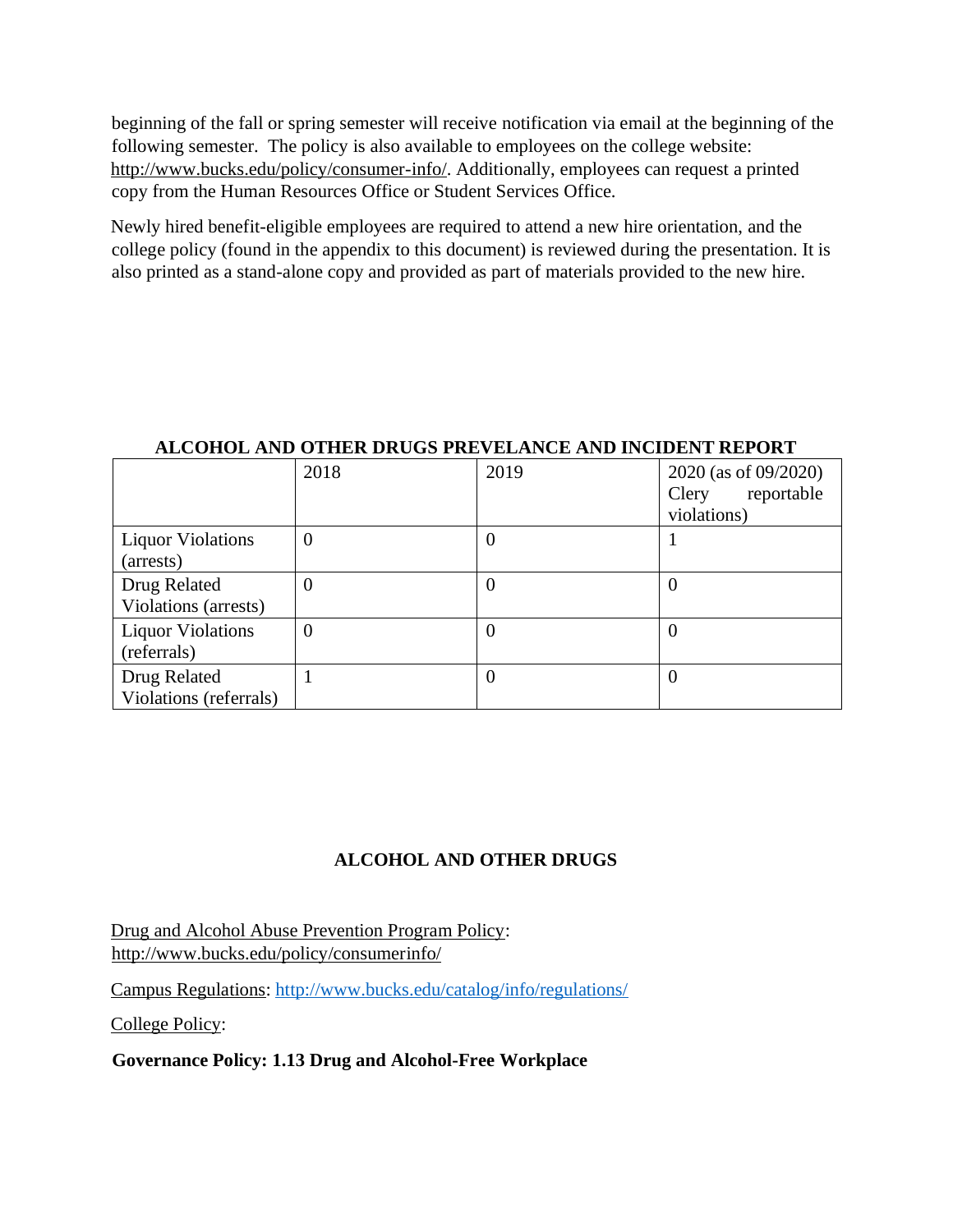### **I. Purpose**

It is the policy of Bucks County Community College to maintain a working environment that is free of the ill effects of alcohol and other drug use/abuse.

### **II. Scope**

This policy is applicable to all categories of college employees and to all locations where the college offers services or programs.

### **III. General**

It is a violation of policy for any employee to possess, sell, trade, or offer for sale illegal drugs or otherwise engage in the use of illegal drugs on the job. This includes the dispensing of otherwise legal drugs to a person who is not authorized to receive such drugs, or a person not authorized to deliver such drugs.

It is a violation of policy for any employee to report to work under the influence of illegal drugs or alcohol, including the abuse of prescription medication. (It is not a violation of policy for an employee to use legallyprescribed medications, but the employee should notify their supervisor if the prescribed medication will affect their ability to execute their job duties and responsibilities.)

It is a violation of policy for any employee to be in the possession of alcohol with the intent to consume or cause others to consume it on college grounds. It is a violation to be in possession of alcohol in open containers on college grounds. Alcohol may be consumed by employees on college grounds only in conjunction with official Bucks County Community College functions at designated locations or at events where previous approval by the President of the college has been obtained.

• It is the policy of Bucks County Community College that in the event of any conviction for a criminal drug violation occurring on college property, in a college facility, or while in or operating a college owned or leased vehicle, the employee must notify the Director, Security and Safety, within five (5) days of the date of the conviction.

• It is a violation of the policy of Bucks County College to be convicted for any criminal drug violation, including a Summary Offense, regardless of the location where the possession, distribution, sale or usage occurred. If such an event occurs, the employee must notify the Executive Director, Human Resources within five (5) days of the date of the conviction.

• It is the policy of Bucks County Community College to make Employee Assistance Services available to all employees for confidential, professional assistance in addressing any personal concerns about the use or abuse of alcohol or any other drug.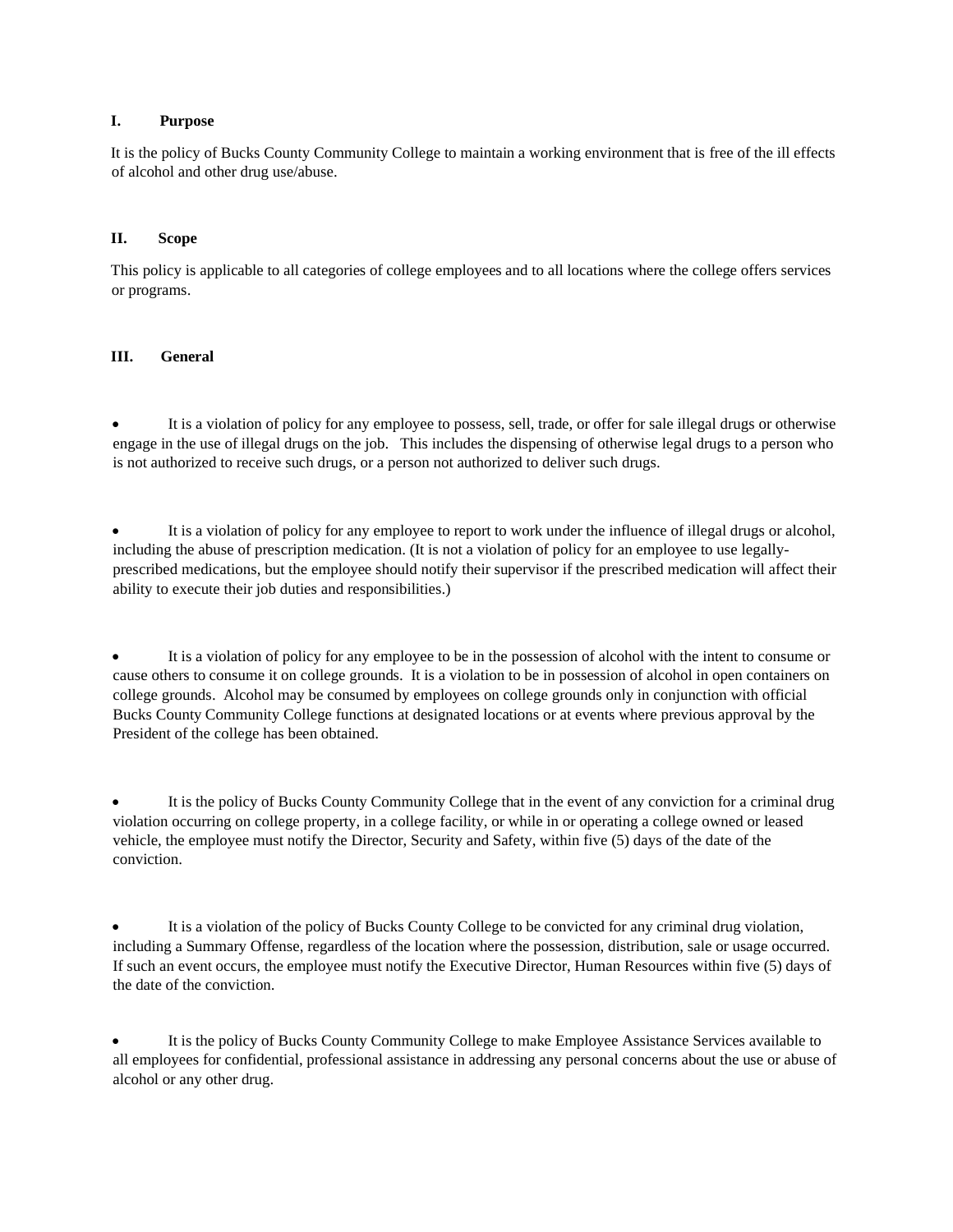### **Disciplinary Action**

Violation of this policy may result in disciplinary action up to and including discharge from employment.

### **IV. Procedures**

In compliance with Federal Regulations stipulated by the Drug Free Workplace Act of 1988, the college will:

1. Maintain a good faith effort to provide and preserve a drug-free workplace by continuing to observe the following requirements.

2. Annually disseminate this policy to all employees and make it a part of the information packet given to all new employees. Communicate to affected employees the employer's policy of maintaining a drug-free workplace, the dangers of workplace drug abuse, the penalties the employer will impose for drug violations, and information about any drug counseling, rehabilitation, or employee assistance programs.

3. Include in the statement a notice to employees working on covered grants and contracts that as a condition of such work they must obey the prohibition and notify the employer within five days of their conviction for violating any criminal drug law by action in or out of the workplace and that this information will be provided to the granting agency within ten (10) days of the conviction. Provide a copy of this statement to employees working on covered grants and contracts.

4. Include in the statement a notice to all employees that they must obey the prohibition and notify the employer within five (5) days of their conviction (including Summary Offenses) for violating any criminal drug law in or out of the workplace. Provide a copy of this statement to all employees.

5. Notify the granting or contracting agency within ten (5) days after learning of an employee's conviction of a violation of the drug laws.

6. Within 30 days of learning of such a conviction, discipline the employee or require that he/she complete a drug rehabilitation program.

7. Conduct drug and/or alcohol testing at WORKNET Occupational Medicine, 360 N. Oxford Valley Road, Langhorne, Pennsylvania, or other designated facilities, under the following conditions:

### **Definitions**

**Reasonable Suspicion:** When a supervisor observes and documents signs and symptoms that an employee may be under the influence of drugs or alcohol or observes other actions or behaviors that indicate a potential violation of the drug-free workplace policy, he/she will corroborate the suspicion with another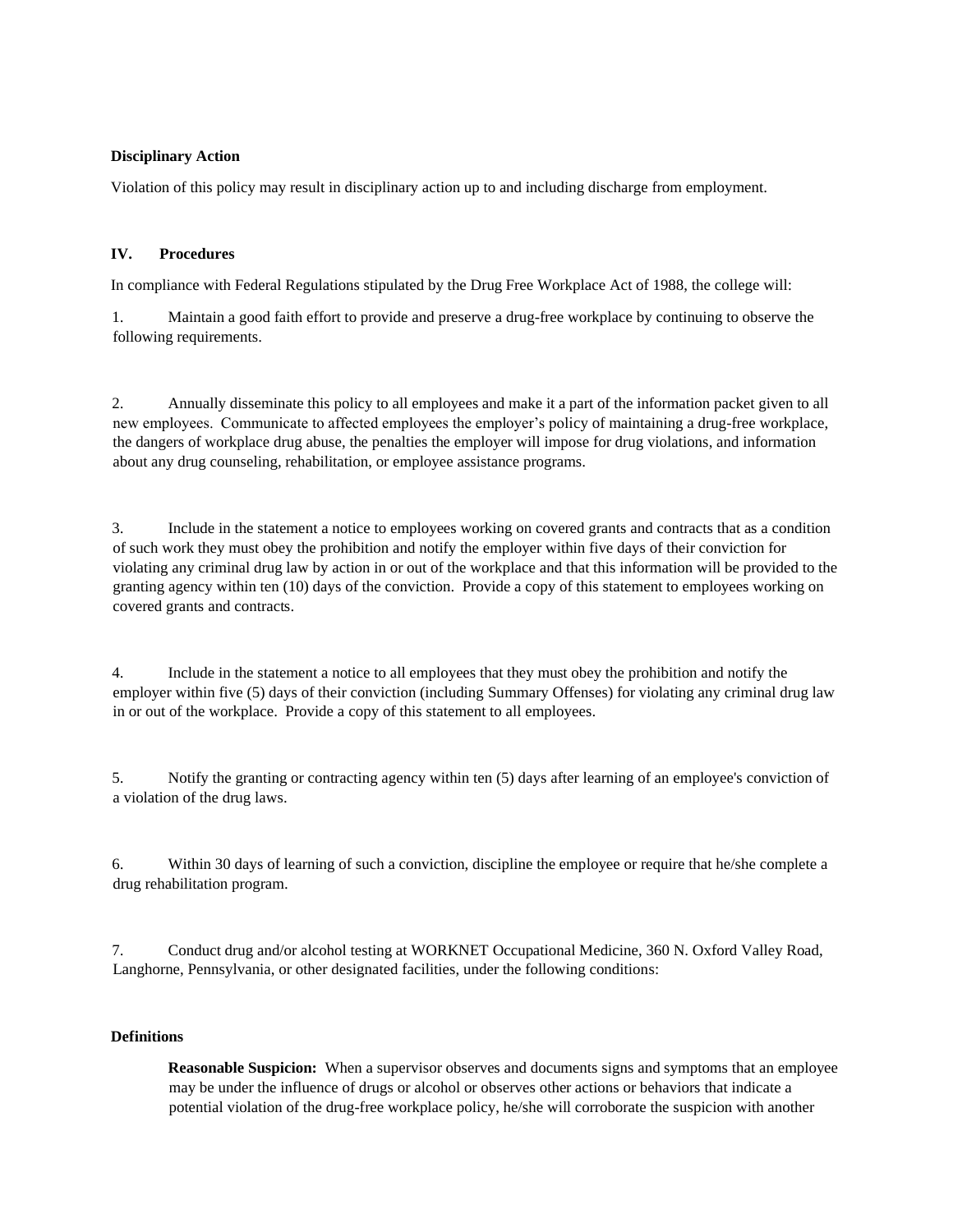management-level employee, to include members of the Safety and Security staff. When a co-worker observes and documents signs and symptoms that an employee may be under the influence of drugs or alcohol or observes other actions or behaviors that indicate a potential violation of the drug-free workplace policy, he/she will report the suspicion immediately to his/her supervisor, or in the absence of the supervisor, to the Director of Security and Safety or designee.

Under corroboration, the supervisor or Director, Security and Safety, or designee, will contact the Office of Human Resources to arrange for a drug/alcohol test at the designated third-party facility. The employee will be transported to and from the facility via the Office of Security and Safety or by taxi or other collegeapproved means, at the expense of the College. The employee who is suspected of drug/alcohol use or a policy violation is immediately placed on administrative leave with pay and may not return to work while awaiting the results of reasonable suspicion testing and consideration of the matter. Arrangements for the employee's safe transport home will be at the discretion of the Executive Director, Human Resources, in conjunction with the employee's supervisor (or designee) and/or Director, Security and Safety. Failure to submit to a drug/alcohol test may result in disciplinary action, up to and including termination of employment.

**Post-Accident:** When an employee has an accident on or off-site in a work-related capacity that results in one or more of the following: fatalities; injuries that require anyone to be removed from the scene for medical care; damage to college vehicles or college property; and/or citations issued by the police for driving under the influence (DUI), the college will order a drug/alcohol test be performed by its third-party facility (WorkNet Occupational Medicine) as soon as possible following the incident to determine whether drugs and/or alcohol were a factor in the accident. In the event the employee is transported by ambulance to a hospital for treatment, the employee is required to provide drug/alcohol test results from the hospital to the college.

The employee is immediately placed on administrative leave with pay and will not be allowed to return to work following the accident, until the results of the drug/alcohol test are received and reviewed by the College and a reasonable determination can be made about the cause of the accident and any disciplinary action, if warranted.

**Return-to-Duty:** When an employee, who has tested positive under the auspices of reasonable suspicion or post-accident, as outlined above, has completed the required treatment for substance abuse and is ready to return to the workplace, the College will order a pre-return drug/alcohol test. Results of this test determine if the employee will be allowed to return to work or if the college will proceed to further disciplinary action, up to and including termination, based on the egregiousness of the incident/offense and/or if there have been more than one violation of the policy.

The college reserves the right to pursue further disciplinary action, up to and including termination of employment at Bucks County Community College for any of the following: violation of any section of this policy, refusal to take a drug or alcohol test, refusal to sign an authorization for release of test results to the College, and/or attempts to delay the testing process.

### **V. Approval:** Board of Trustees

### **VI. Responsibility:** Executive Director, Human Resources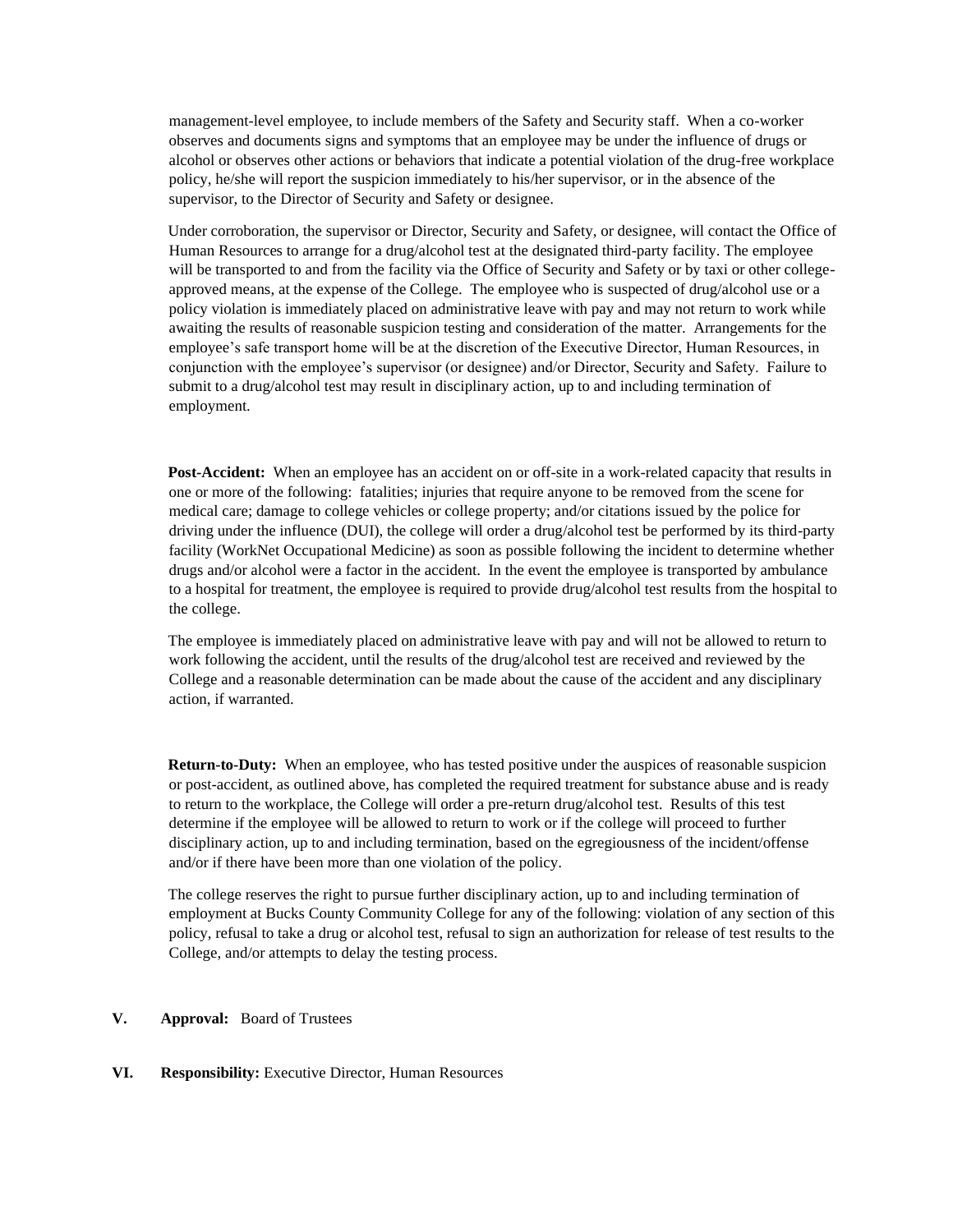## **ALCOHOL AND OTHER DRUGS**

## **Comprehensive Program & Intervention Inventory with Related Objectives and Outcomes**

The Students Services Office in conjunction with other college offices and departments regularly offers educational drug and alcohol prevention programming. These programs are also open to employees. Faculty are encouraged to bring students to programs when appropriate.

Campus Program Offerings:

## **2019-2020**

## **Spring 2019**

- March 13, 2019- Encountering Students in Crisis (Faculty Training)
	- o Learning objective: Help faculty identify students who are experiencing abnormal levels of personal distress or crisis.
	- o Learning Outcomes: to provide practical solutions to that help mediate the situation.
- April 2, 2019- Cookies with the Counselor at Upper Campus
	- o Table talk conversations with our upper campus counselor. A display table of on campus and community resources are made available to students. This includes materials pertaining to substance use and recovery services
- April 10, 2019- Health & Wellness Fair (hosted by the Wellness Center- Tina Permar)
	- o Student Learning Objective: This event presents the opportunity to talk with students, faculty, and staff from Bucks County Community College about how your department can help student's overall health and wellness and act as a way to advertise upcoming events.
	- o Student Learning Outcome: Counseling Services provides tips and resources for substance abuse risk factors, symptoms and programs.
- April 17, 2019- Sexual Health Conference
	- o Student learning objective: How substance abuse can increase risky sexual behaviors
	- o Student Learning Outcome: How substance abuse can increase violence or be used as coping after violence occurs.

## **Fall 2019**

- November 8 & 15, 2019- Mental Health First Aid Training (Faculty and staff trainings that includes a module on substance use)
	- $\circ$  Learning Objectives: Participation in MHFA has shown that Mental Health First Aid: 1) improves participant's mental health, 2) increases understanding of mental health issues and treatments, 3) connects more people with care and, 4) reduces stigma.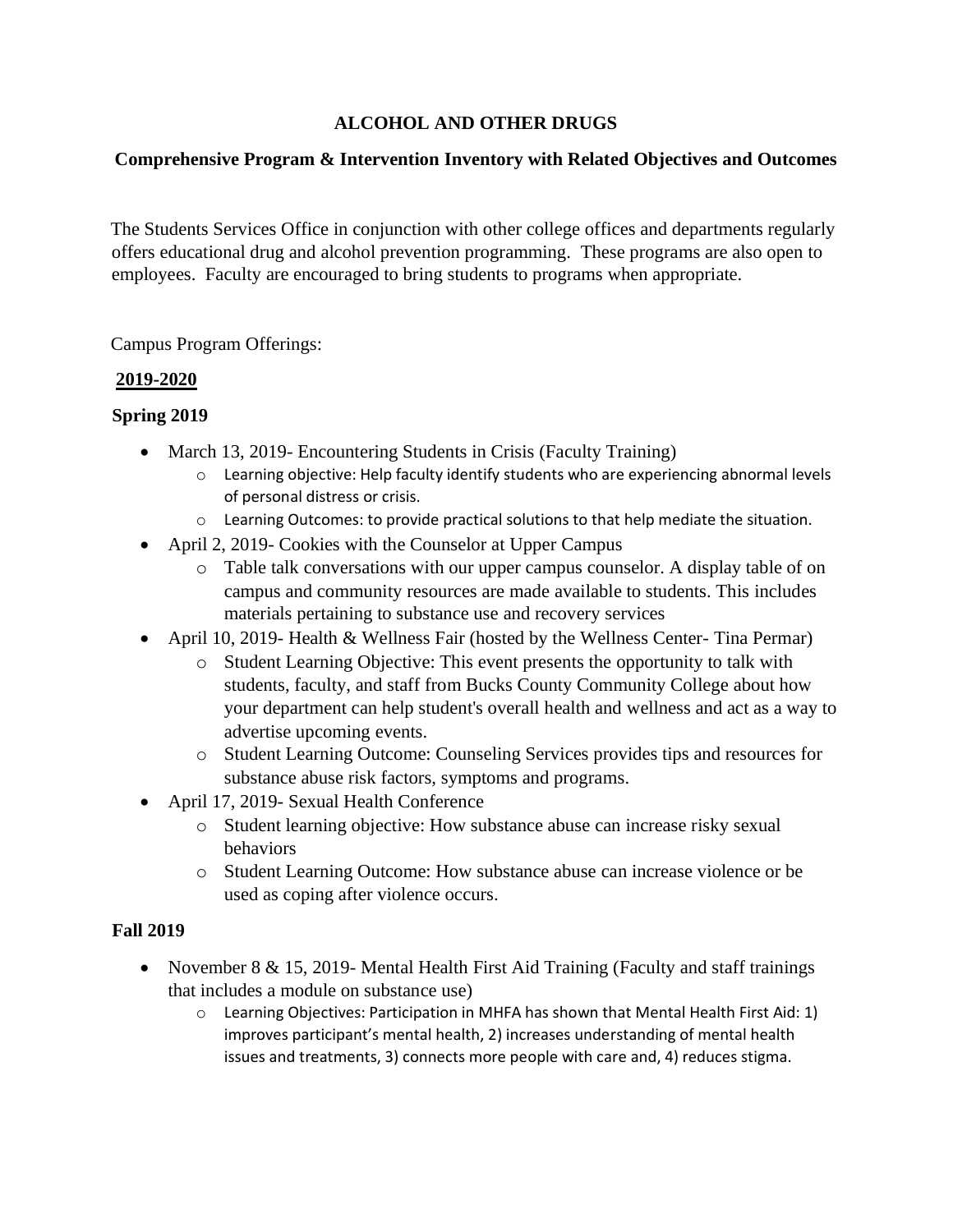- o Learning Outcomes: Faculty and staff were able to identify signs and symptoms of mental health disorders and substance use in student, colleagues, etc. They also learned the ALGEE model on how to help and refer a person who is in need.
- November 13, 2019- Coffee with the Counselors Series: Substance Abuse Awareness
	- o Student learning objective: How substance abuse can increase risky behaviors
	- o Student Learning Outcome: How substance abuse can increase violence or be used as coping after violence occurs.

## **Spring 2020**

- January 8, 2020- Mental Health First Aid Training (Faculty and staff trainings that includes a module on substance use)
	- $\circ$  Learning Objectives: Participation in MHFA has shown that Mental Health First Aid: 1) improves participant's mental health, 2) increases understanding of mental health issues and treatments, 3) connects more people with care and, 4) reduces stigma.
	- o Learning Outcomes: Faculty and staff were able to identify signs and symptoms of mental health disorders and substance use in student, colleagues, etc. They also learned the ALGEE model on how to help and refer a person who is in need.
- February 5, 2020- Counselor's Table: Coping with Stress
	- o Student learning objective: How substance use while dealing with stress, can increase risky behaviors and decrease academic functioning.
	- o Student Learning Outcome: How substance use can adversely affect a student's academic success.
- Quit Vaping: Vaping Cessation Group
	- o Learn different ways to deal with the urge to vape that will make quitting easier.

## **Fall 2020**

Virtual Events

- Wednesday, October 21, 2020- Sexual Health Conference
	- o Student learning objective: How substance abuse can increase risky sexual behaviors
	- o Student Learning Outcome: How substance abuse can increase violence or be used as coping after violence occurs.

## **CONCLUSION**

Our goal is to provide DAAPP information and education to the students and employees of Bucks County Community College. This year the DAAPP was reviewed by the College's legal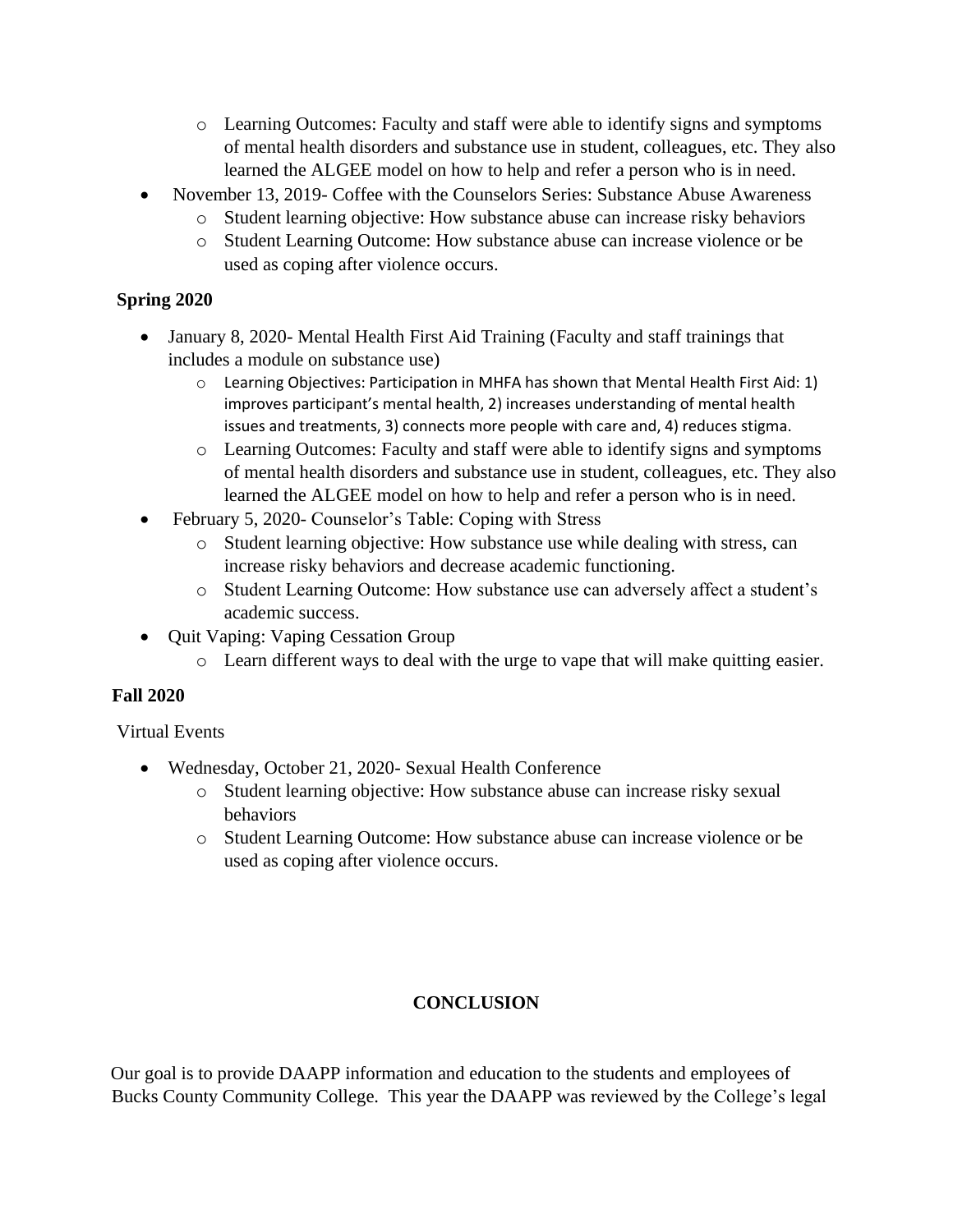counsel on December 18, 2020, so that the document can be updated to reflect current laws. Upon review of our DAAPP programming, we see strengths in the consistent and continuous communication with students, as well as the large number of educational program options which are available at all three physical campuses and virtually. Additionally, we can begin to offer measurable pre-and post- program assessment to better gauge areas for improvement. DAAPP information is provided now provided to all new hires verbally and in-writing during their orientation. We will work to provide more employee-specific educational programs. Below is a set of goals and recommendations that we propose to help is better achieve these goals.

## **Recommendations and Goals**

Our goals over the next two years will be to:

- Continue to offer educational programs virtually after the pandemic to make them more accessible to all
- Update the DAAPP based on review by College legal counsel (Spring 2021)
- Create a digital badge to mark the participation in alcohol and other drug programming (Spring 2021)
- Work with The Center for Personal and Professional Development and Human Resources to increase employee-specific programs and trainings (by Fall 2021)
- Be more consistent in pre- and post-surveying or quizzing of students who attend related programs (by Fall 2021)

## **Appendix**

1. **Copy of email to students**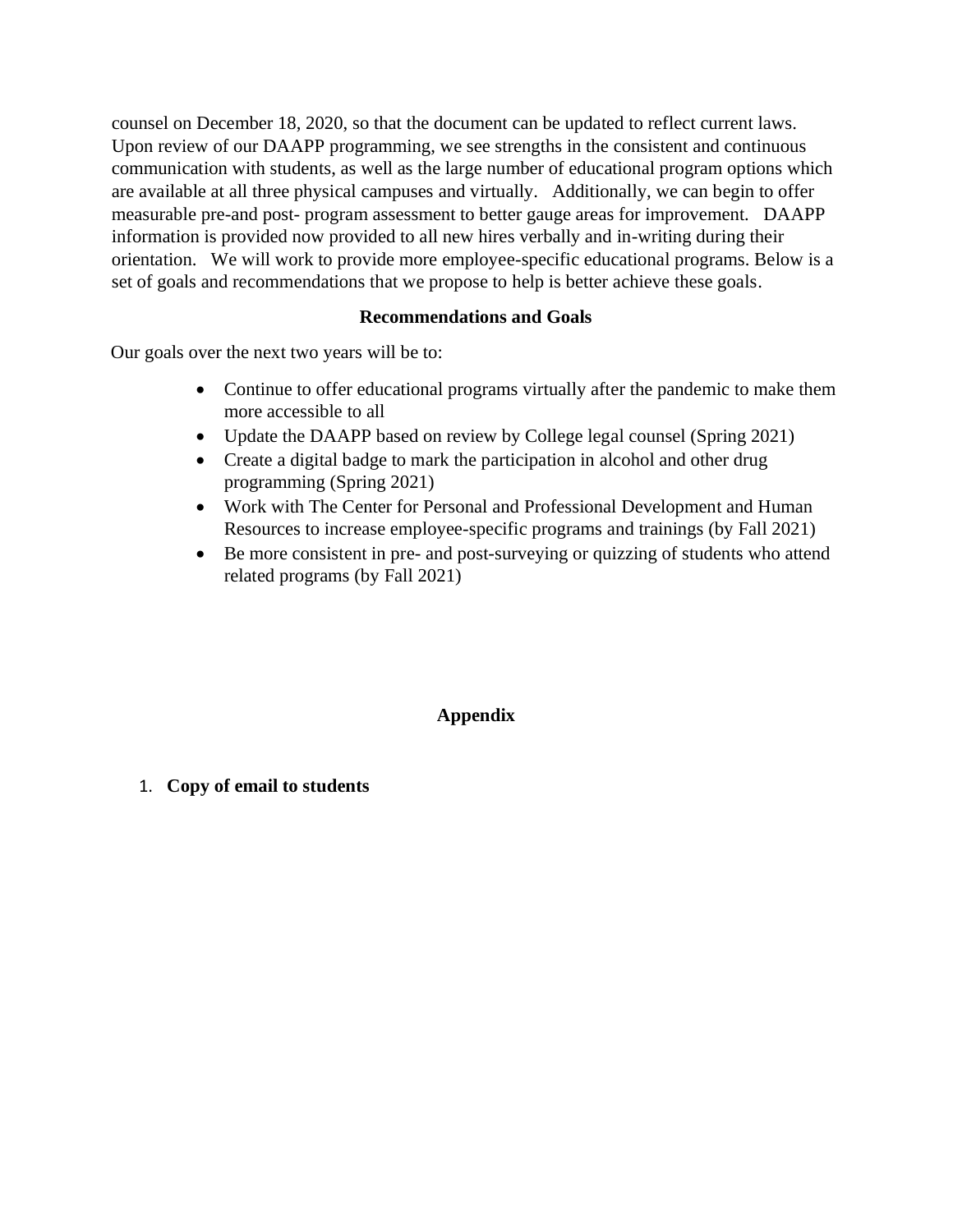

Drug & Alcohol Awareness Information: Resource for Students

#### Dear (Contact First Name),

Each semester, Bucks County Community College is required to send out certain<br>information to all enrolled Bucks students. This email has two purposes. First, we<br>must alert you to the risks of drug and alcohol use. Second, with resources for finding help.

Bucks County Community College works hard to maintain a substance free environment. There are many resources available on campus, as well as in your local community that can assist those struggling with substance abuse.

We have created a comprehensive resource for all Bucks students. To view this helpful document, click on the following link: Drug & Alcohol Info

Sincerely,



Student Life and Athletic Programs Office

**Bucks County Community College** 

DO NOT UNSUBSCRIBE BELOW! Constant Contact email to your student email Do NOT UNIVERSIDE BELOWITY CUISIGN TO CONTROL ACCOUNT IS the only method used by the College to contact you regarding many important matters. Students are responsible for all information sent to them by the College using C

Bucks County Community College, 275 Swamp Road, Newtown, PA 18940.

SafeUnsubscribe\*" {recipient's email} Update Profile | About our service provider Sent by studentlife@bucks.edu in collaboration with

Constant Contact

### 2. Copy of email to employees



A 1 attachments (330 KB) Download Save to OneDrive - Bucks County Community College FACSTAFF

This is an annual notification required by the Drug-Free Schools and Communities Act. The following college policy details the manner in which the college complies with federal regulations. Please take a moment to review the guidelines, procedures in place, and the attached information on our drug and alcohol abuse prevention program to ensure that the college maintains an environment free of drugs and alcohol.

If you have any questions regarding the policy, please contact Dr. Patricia Brining, Executive Director, Human Resources at 215-968-8091 or patricia.brining@bucks.edu.

### 1.13 Drug and Alcohol-Free Workplace

## 3. Copies of flyers for DAAPP-related programs

### Examples: more available upon request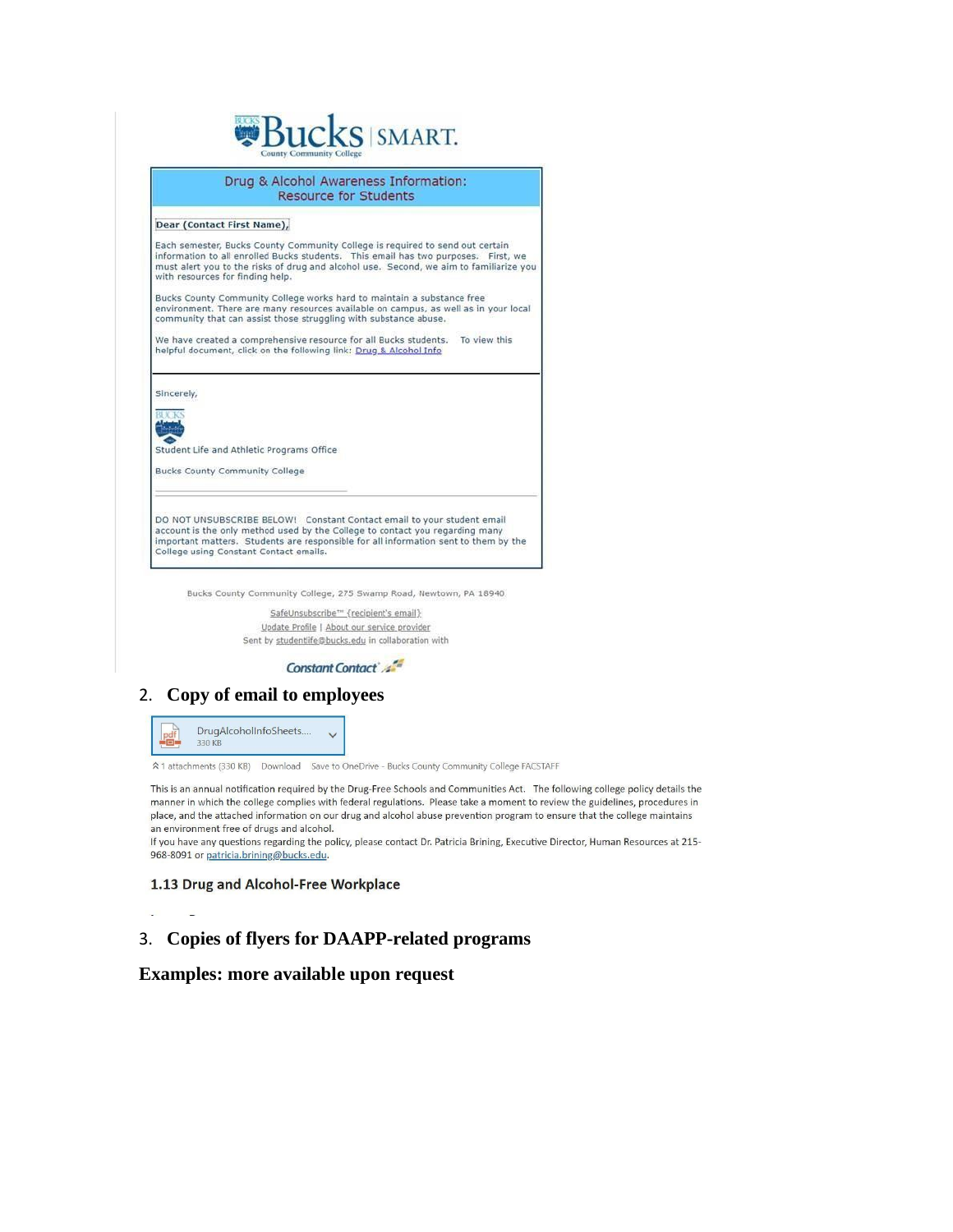



**Bucks County Community College** Health Fair

Organizations throughout Bucks County will be here to answer questions and assist you on your Healthy Living Journey!

Wednesday, April 10  $11$  am $-2$  pm Linksz Pavilion

Stop by the Wellness Center booth to be entered into our raffle drawings.

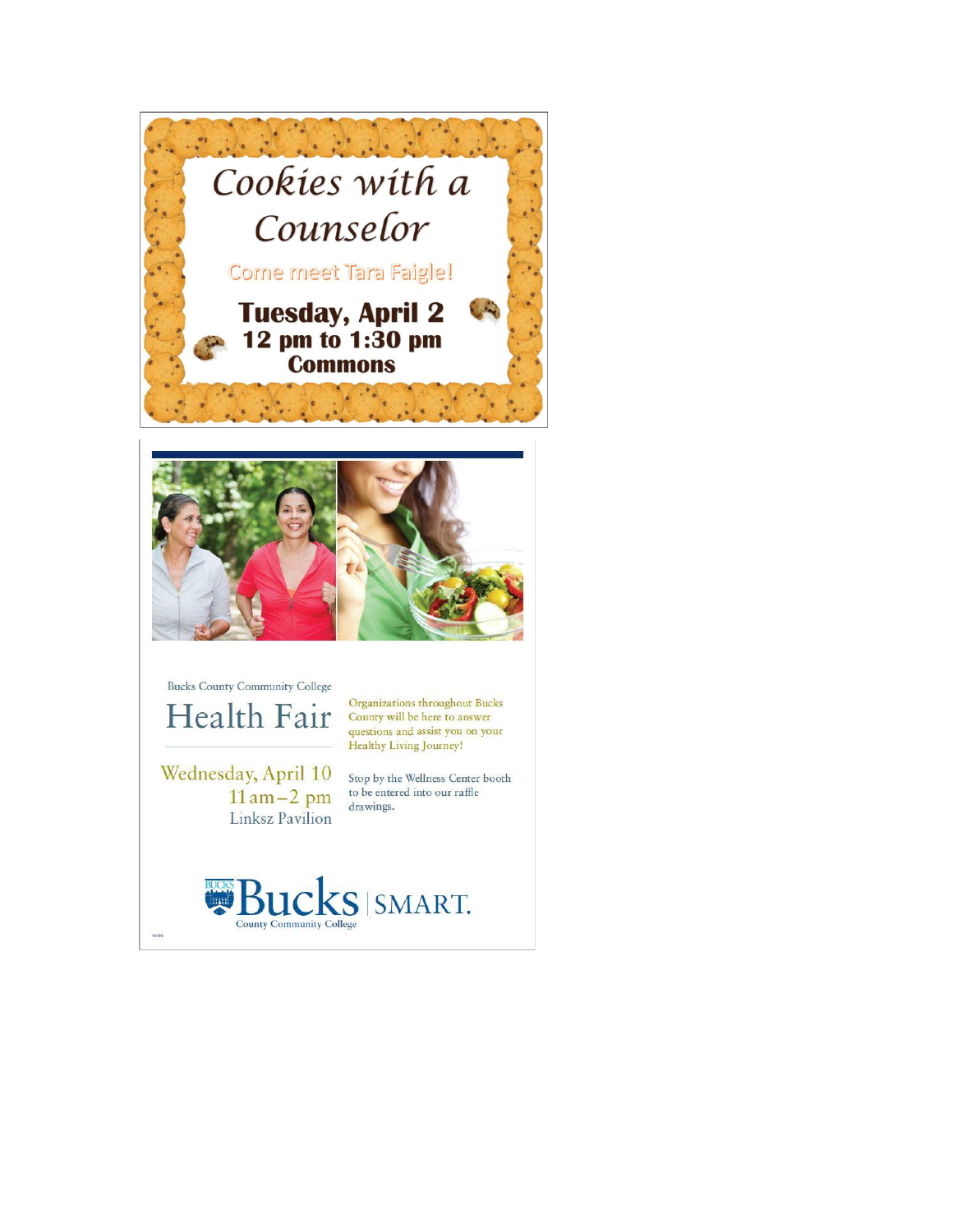## **Sexual Health Conference** Wednesday, April 17th

**Bucks County Community College Lower Bucks Campus, Commons** 

## 9:25 am to 10:40 am: Substance Abuse & High-Risk Behavior<br>Bucks County Drug & Alcohol Commission, Inc.<br>Ana Rosado, Clinical Director

Be part of the conversation regarding substance use and high risk behavior related to one's health. Understand and explore how to safeguard oneself from serious health risks associated with Alcohol and Substance use amongs

# 10:50 am to 12:05 pm: LGBTQ+ 101<br>Planned Parenthood's Rainbow Room<br>Marlene Pray, MEd, Director & Founder

Fun, interactive workshop about sexual orientation, gender identity, what it means to be LGBTQ+ and how you can help make your campus more inclusive and equitable.

## 12:15 pm to 1:30 pm: Persons Living with HIV Panel<br>Family Service Association of Bucks County

Family Detroit Muslim and a candid live discussion about<br>Persons living with HIV will engage in a candid live discussion about<br>HIV and its persons limpact on various aspects of their lives. Session of<br>will include introduc

### **Social Service Info tables**

Social State the opportunity to speak to various subject matter experts from<br>the Bucks County Department of Health, Bucks County Drug & Alcohol<br>Commission, Inc., Planned Parenthood, and Family Service Association<br>of Bucks



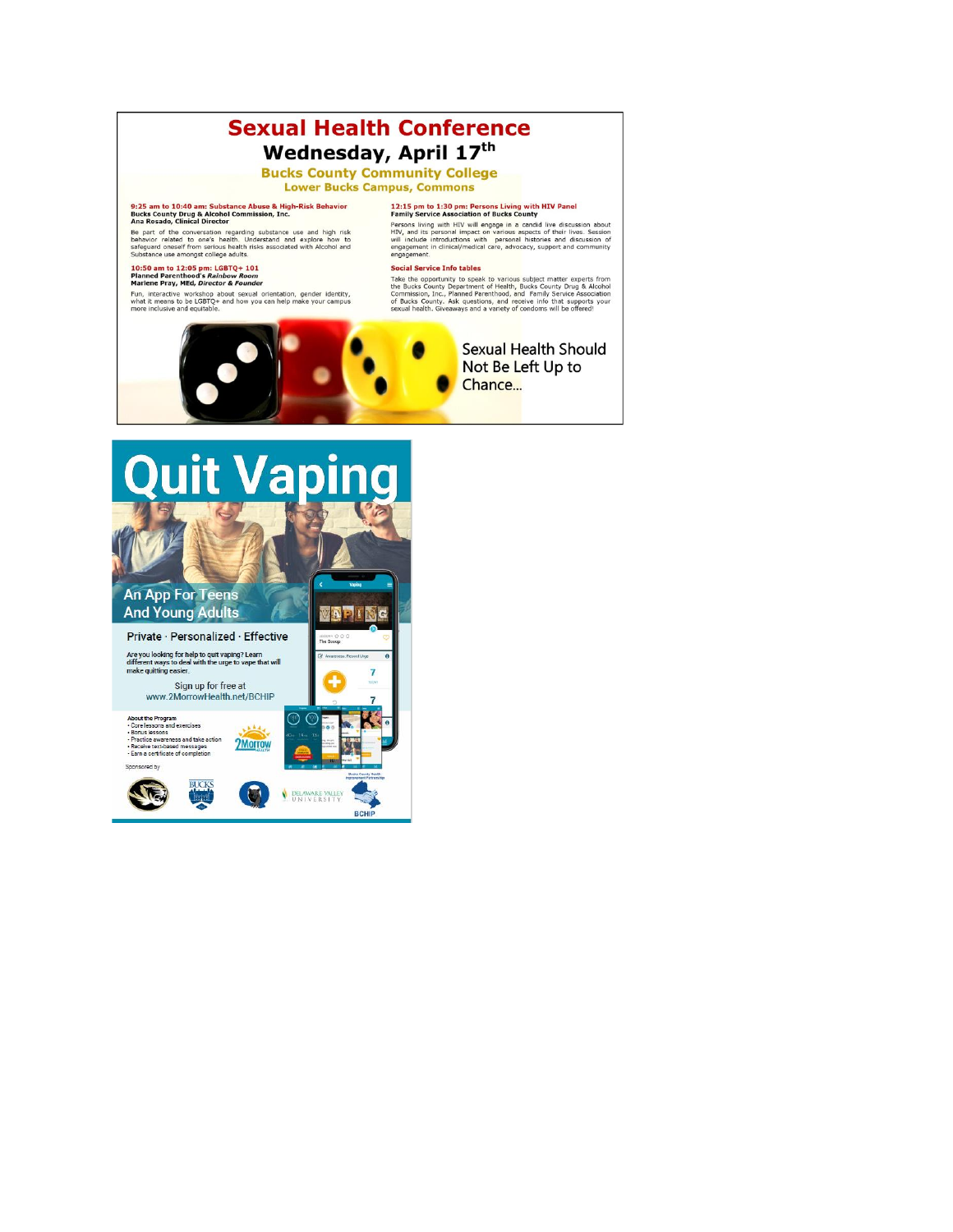

## 4. **Links to student feedback surveys on drug and alcohol programs Examples:**

a. Presenter: Bucks County Community College Mental Health First Aid Trainers Mental Health First Aid Adult Training (8hrs) - [ADULT MENTAL HEALTH](https://bucks0-my.sharepoint.com/personal/dekia_smith_bucks_edu/Documents/Dekia/Mental%20Health%20FIrst%20Aid/ADULT%20MENTAL%20HEALTH%20FIRST%20AID%20PARTICIPANT%20EVALUATION.docx)  [FIRST AID PARTICIPANT EVALUATION](https://bucks0-my.sharepoint.com/personal/dekia_smith_bucks_edu/Documents/Dekia/Mental%20Health%20FIrst%20Aid/ADULT%20MENTAL%20HEALTH%20FIRST%20AID%20PARTICIPANT%20EVALUATION.docx)

- b. Presenter: Bucks County Partners United for Sexual Health Sexual Health Conference Presentation Topics:
	- Sex Jeopardy by Planned Parenthood
	- Sexuality & Personal Health- presented by Planned Parenthood
	- Sexual Consent by NOVA Bucks
	- LGBTQ Community and Tobacco by Bradbury-Sullivan LGBT Community Center
	- Substance Use & Sexual Health, Bucks County Drug & Alcohol Commission by Drug and Alcohol Commision

## **Dates: April 17, 2019 and October 21, 2020**

[https://www.surveymonkey.com/r/Sexual\\_Health\\_Conference\\_April\\_2019](https://www.surveymonkey.com/r/Sexual_Health_Conference_April_2019) [https://www.surveymonkey.com/r/Sexual\\_Health\\_Survey\\_2020](https://www.surveymonkey.com/r/Sexual_Health_Survey_2020)

## 5. **Links to Clery Reports**

2018 Annual Security Report:

<http://www.bucks.edu/media/SecurityReport2018.pdf>

2019 Annual Security Report